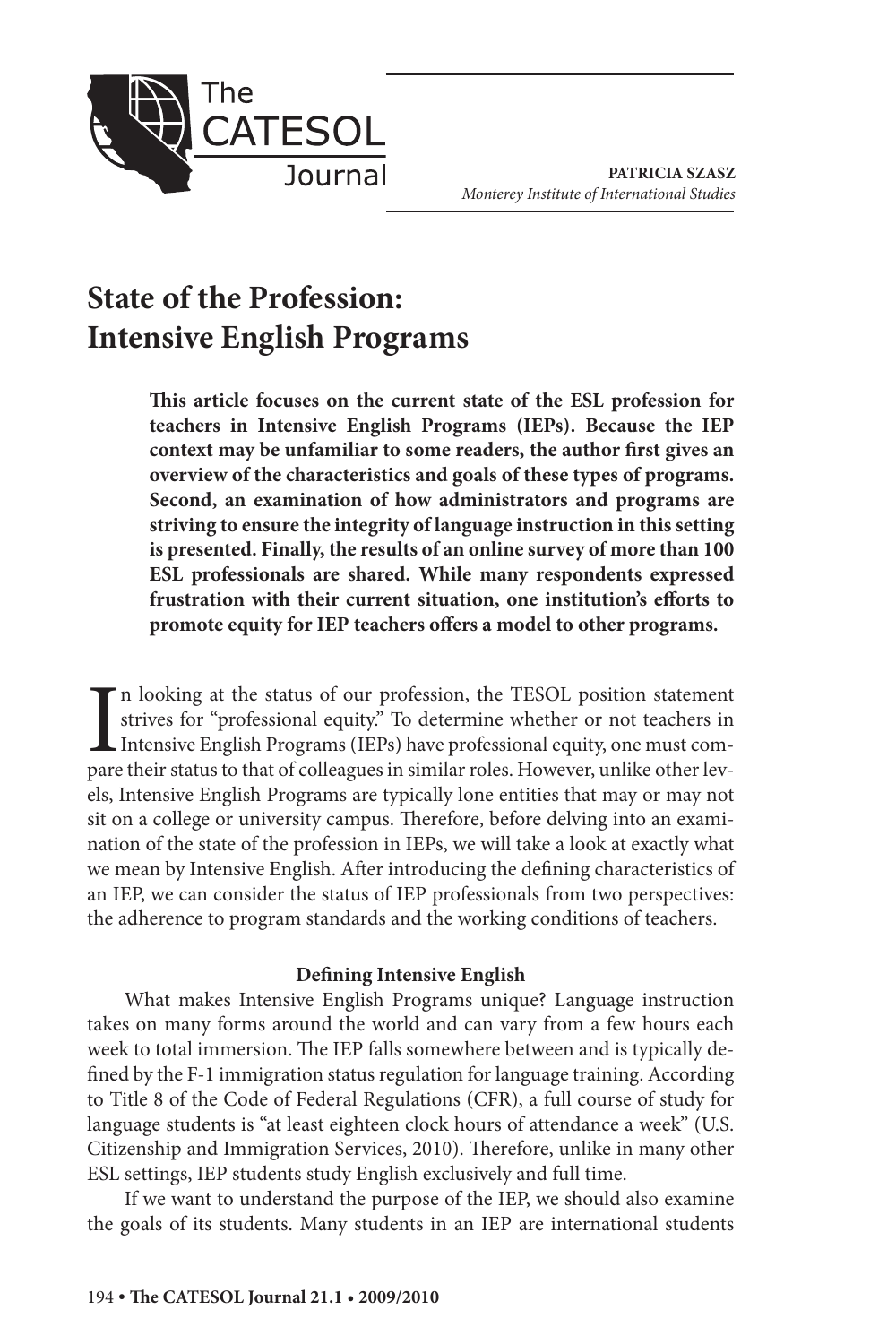seeking admission into a degree-bearing, academic program. In fact, in some instances, students may be conditionally admitted into their degree program with the requirement that they complete a prescribed course of study in the IEP before full admission will be granted. Yet the audience of the IEP is made up of a diverse student population that may also include international students who are interested in a short-term study-abroad experience, as well as international students and permanent residents who are hoping to improve their English for professional reasons.

In our discussion, it is also necessary to look at the various environments in which an IEP may operate. Typically, programs fall into two categories: those that are affiliated with a college or university, and those that operate privately and independently. Students at university-affiliated programs are likely to matriculate into a degree program at that institution, while students in private programs may simply be interested in a study-abroad experience. Increasingly, we see a trend for private companies to take up residence on university campuses to provide the services of an IEP, freeing the university from the costs of operating such a program.

Now that we understand more about how IEPs function, we can turn to our examination of the current state of the profession. Our discussion will look at two levels, focusing first on programs and second on teachers. We will consider how administrators of IEPs are working to ensure the professionalism and integrity of their programs through accreditation, association membership, and advocacy. Then we will look at the current status of teachers in this level. Additionally, the results of an online survey of 124 teachers in the field convey a snapshot of their current workload, benefits, release time, and professional development opportunities.

#### **Programmatic Efforts**

As teachers and administrators, we can ensure the quality and integrity of our programs through adherence to a set of industrywide standards. The most formal method by which an IEP can indicate its adherence to such standards is through the rigorous accreditation process. There is one accrediting agency that focuses solely on English programs, The Commission on English Language Program Accreditation (CEA), which was established in 1999. Seventyfour programs are accredited under this agency, six of which are in the state of California (CEA, 2009). Before the creation of CEA, programs could seek accreditation by the Accrediting Council for Continuing Education and Training (ACCET), which was created in 1974. ACCET continues to offer guidelines specifically for ESL programs, and there are 38 English programs in the US that have earned ACCET accreditation, 10 of which are in California (ACCET, n.d.). (See Figure 1). There are no English programs in the state of Nevada with CEA or ACCET accreditation.

We should note that university-based IEPs are accredited via their host institution, and therefore, they may not wish to pursue IEP accreditation. The process can be long and labor intensive. Programs must undergo a self-appraisal process as well as site visits by third-party reviewers. CEA estimates that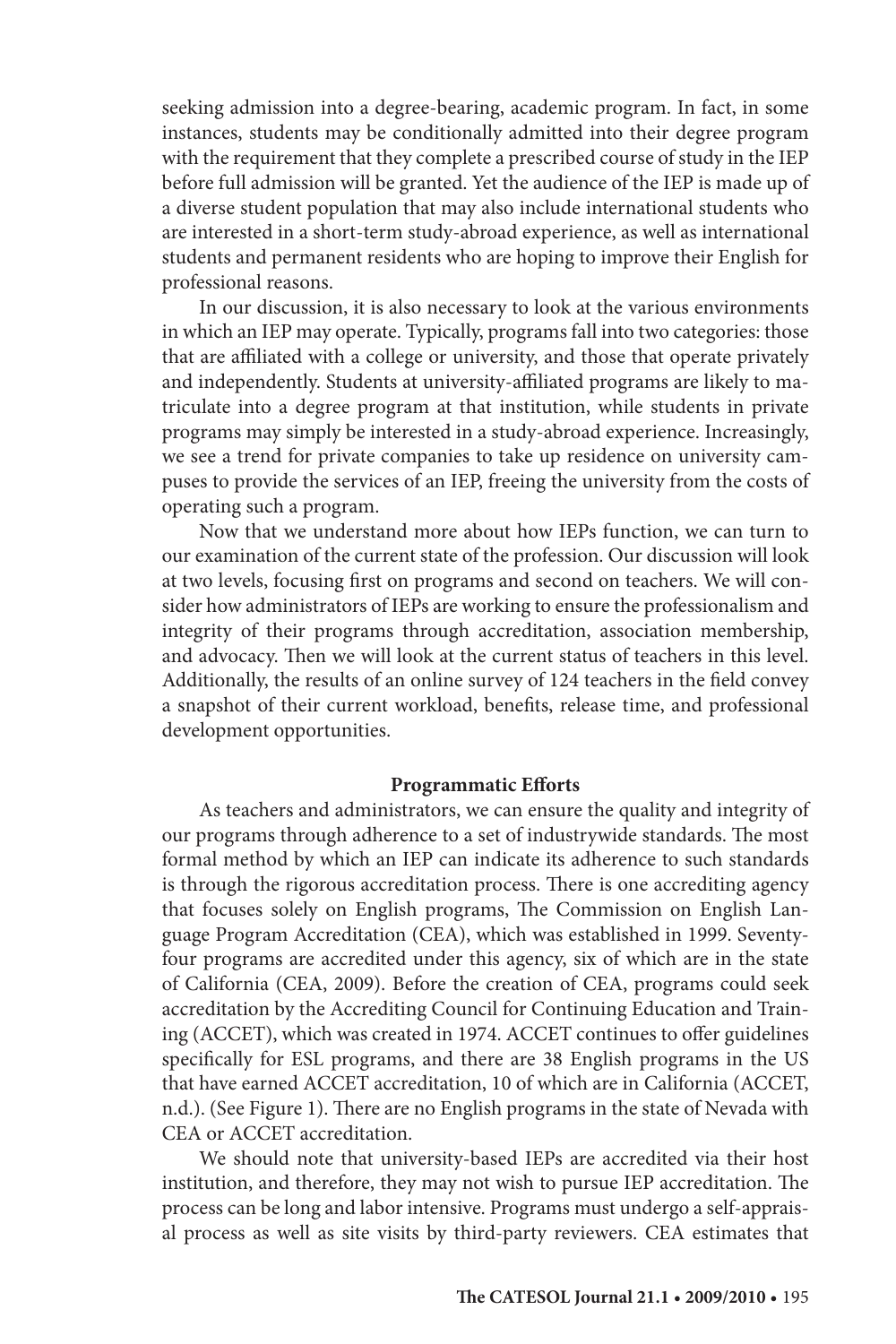

**Figure 2 IEP Association Membership**



the process takes about 2 years to complete (http://www.cea-accredit.org/faqs .php). Programs that may not have the resources to pursue full accreditation, or those who deem it unnecessary, may still decide to join a professional association. Two associations have been working to establish programmatic best practices for IEPs: the American Association of Intensive English Programs (AAIEP) and University and College Intensive English Programs (UCIEP). AAIEP boasts a membership of 270 programs, 57 in California and 3 in Nevada (AAIEP, n.d.). UCIEP has 57 members, 6 of which are in California (UCIEP, n.d.). (See Figure 2).

To join either organization, programs must also perform a self-appraisal showing adherence to the association's standards or guidelines. Similar to CEA and ACCET's standards, these guidelines cover the range of programmatic is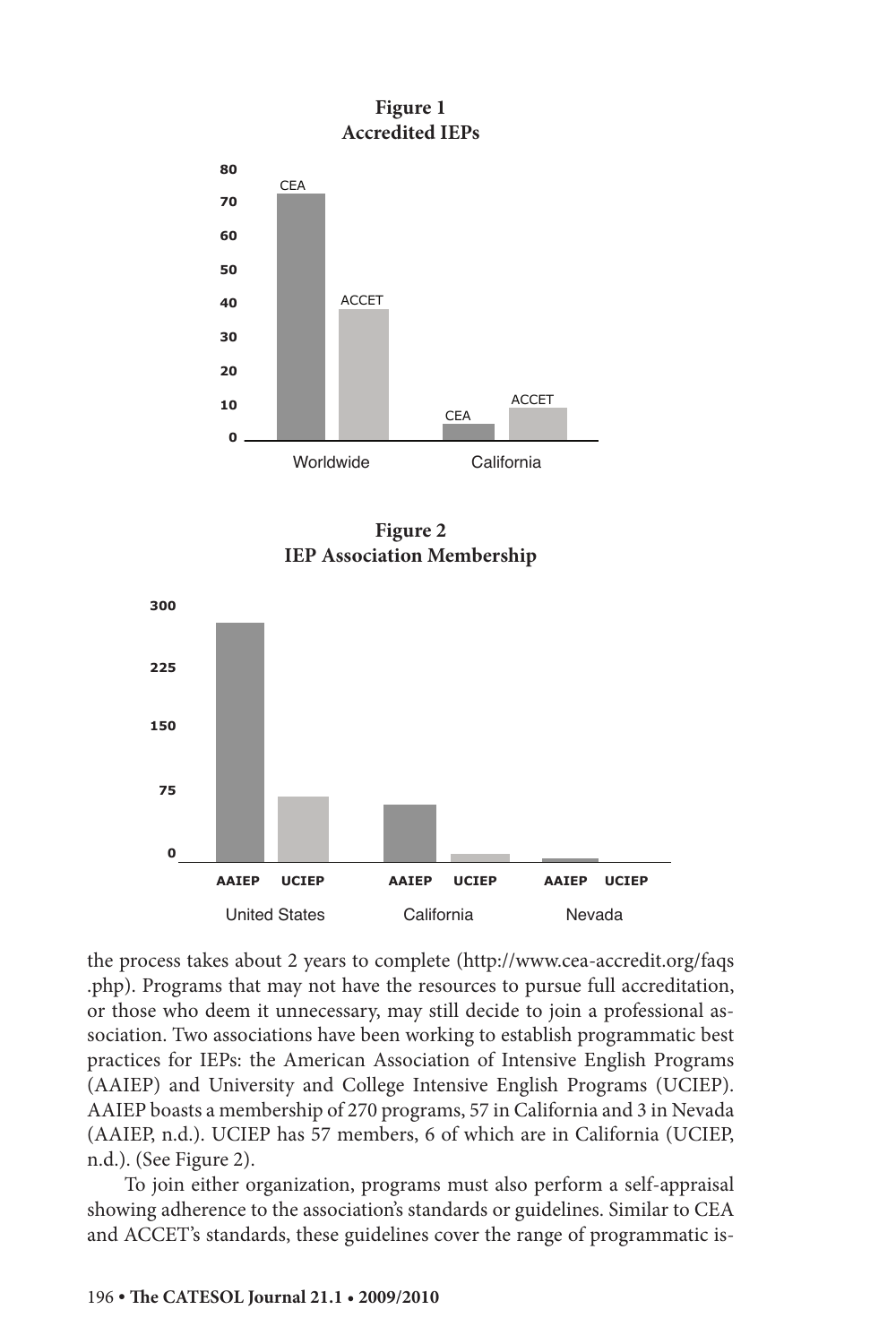sues from teacher qualifications to marketing strategies and student services. AAIEP and UCIEP also see advocacy as a central part of their mission, and this role becomes especially important when we compare the numbers of programs who participate in accreditation or association membership to those who do not. In 2006, the Department of Homeland Security reported that there were 1,287 English-language programs operating in the US with the ability to offer students I-20s to procure F-1 visa status, and in 2010, it reported that there are 72,659 students in the US who are studying language training (U.S. Immigration and Customs Enforcement). Even with the AAIEP's large membership, it represents just more than one-fifth of programs. This reality poses a very serious threat to the integrity, professionalism, and effectiveness of Intensive English Programs. We hear many anecdotes about English programs that serve as "I-20 mills" and may be more interested in the money students bring in than in the effectiveness of instruction. These programs exploit teachers with poor working conditions and low wages, and they often hire teachers with no teaching qualifications or experience.

It is these uncharted programs that pose one of the biggest threats to the status of our professionalism in Intensive English Programs because it is difficult for us to know what they are doing or how many are out there. AAIEP and UCIEP take this situation seriously and are pushing legislation in both the U.S. House of Representatives and the Senate to ensure that all Intensive English Programs must be "accredited by an accrediting agency recognized by the Secretary of Education" before they are allowed to issue I-20s to international students seeking F-1 visa status (H.R. 2361, 2009, p. 2; S. 1338, 2009, p. 2). If passed, these bills would be another mechanism to ensure the quality and professionalism of Intensive English Programs and to protect the status of the teachers within those programs.

#### **Current Status of Teachers**

The question remains: "Do IEP instructors have professional equity?" This question is not an easy one to answer for the reasons mentioned previously. To whom can we compare IEP instructors? Is it fair to measure their workload against that of instructors in higher education? I answer this question with a qualified "yes." Looking at my own program, I would argue that the level of work students are doing (i.e., learning research skills, applying languagelearning strategies, writing academic papers, and giving formal and informal presentations) is as sophisticated, if not more so, than that of students taking required Spanish, French, and Japanese foreign-language courses on university campuses. If we use this argument, then the teachers who prepare those students likewise have similar responsibilities in terms of lesson planning, grading, and assessment.

To get a snapshot of the working conditions in IEPs, I surveyed 124 current TESOL professionals in November 2009, 59.7% of whom identified themselves as classroom teachers and 41.1% as language-program administrators. The respondents were contacted through listservs for AAIEP, TESOL's IEP interest section, and the CATESOL IEP level. Respondents represented 27 states and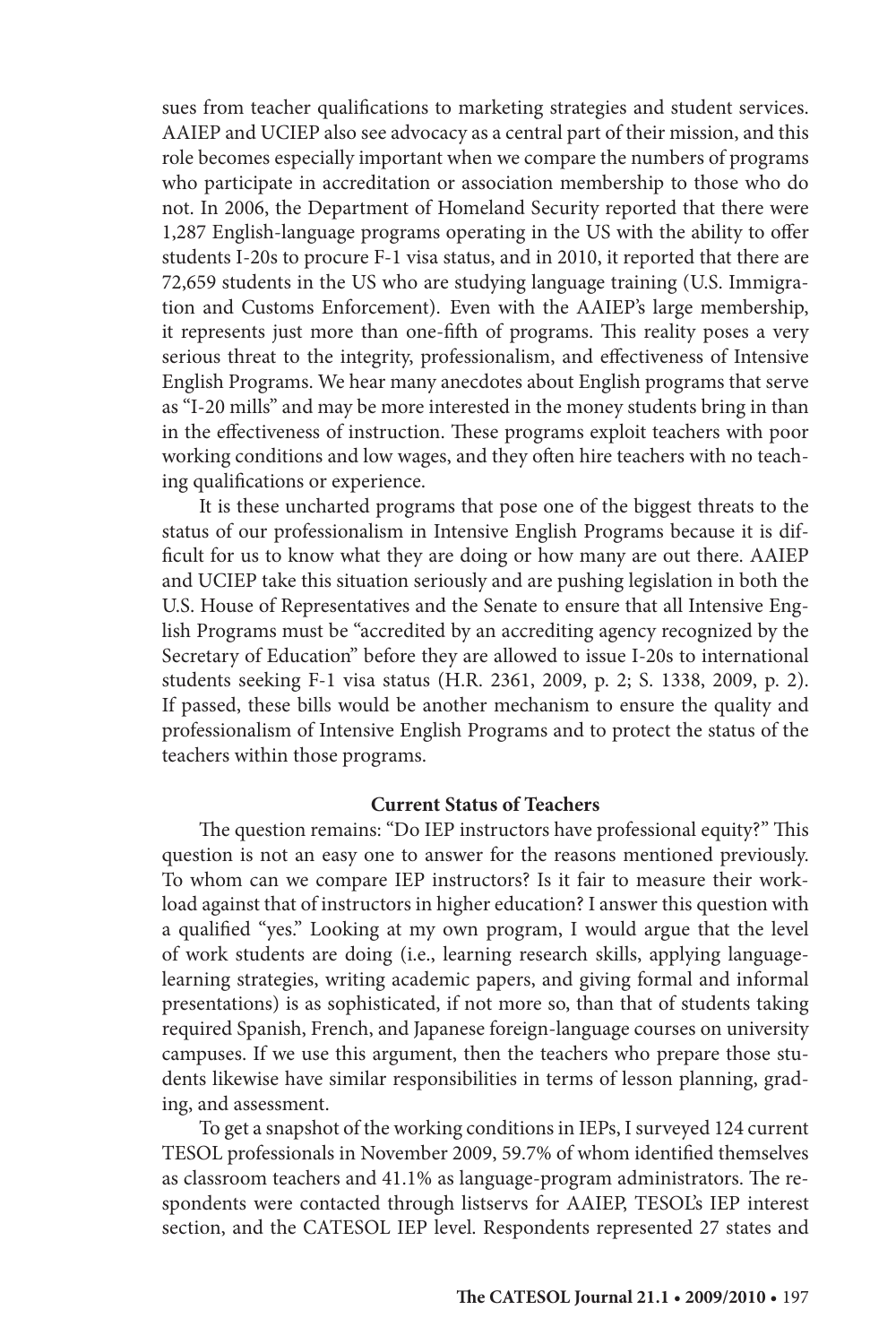



the District of Columbia. Three were working outside the US, 43% of respondents were in California, and only 1 respondent was from Nevada. When asked how long they had been working in the field, responses ranged from 5 months to more than 40 years, with an average of 18.13 years; 63.7% of respondents hold an MA in TESOL or applied linguistics, and 71% were teaching at the time of the survey. The majority of respondents (66.1%) were working in a university-affiliated Intensive English Program (see Figure 3 for a breakdown of teaching contexts).

Although 69.4% of respondents classified themselves as full-time instructors, the definition of part-time employment was an area of great concern to many in their qualitative feedback. More than 1 respondent indicated that she or he taught 20-25 hours per week and was classified as an adjunct and received no benefits. One Bay Area instructor likened IEP teachers to "agricultural workers in the pre-Chavez era" and yearned for unionization. Another respondent simply stated: "I'm ashamed of my profession." However, an administrator working with a strapped budget commented: "... unionization would simply kill us." It should be noted that only 12.2% of those surveyed are members of a teachers' union. Many respondents also lamented the fact that they are paid only for contact hours, even though they spend significant hours outside of the classroom preparing lessons and grading assignments. Of those who classified themselves as part time, 76.5% indicated that they would prefer to have fulltime employment.

Turning to the benefits and workload of full-time teachers, an encouraging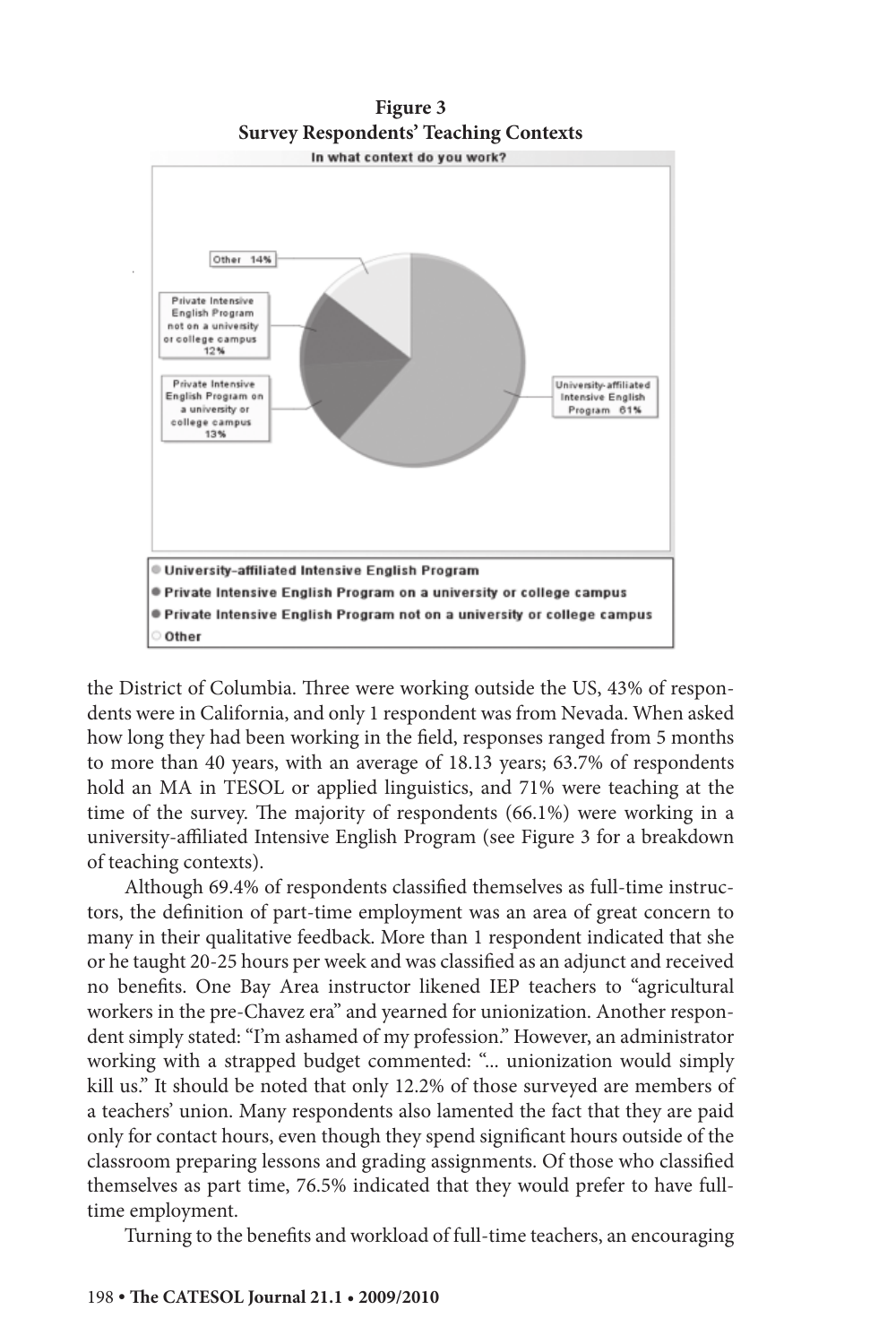74.2% reported that they do receive fringe benefits, and 78.2% stated that they receive funding to attend conferences. Only 41.1% indicated that they could receive release time for research or professional development activities.

In an effort to compare IEP instructors to their university counterparts, one section of the survey was reserved for those respondents who were affiliated with a university. The majority (55.1%) of teachers working at universityaffiliated programs thought their fringe benefits were "equivalent to instructors with comparable credentials in other departments." Not surprisingly, however, full-time IEP instructors reported that they teach more hours and earned lower wages than colleagues in other departments. Some also reported that they were classified as staff, rather than faculty, on their campus, which means that they were not governed by the same workload and release time as instructors in other departments. As one California State University teacher stated: "We are categorized the same as bookstore employees who work a 40-hour week." Consequently, when asked if IEP teachers were able to participate in faculty organizations, such as a faculty senate, a resounding 70.8% reported that they were either not eligible or unsure.

However, the news is not all bad. I spoke with Ann Roemer, who is an associate professor and director of the Intensive English Language Institute at Utah State University. Roemer has been with the program for 12 years and was the first of her colleagues to go through the tenure process. During the 1980s, Utah State started allowing IEP course work to count toward students' eventual degrees, and Roemer believes this change led the way for the university to consider IEP teachers equal to their degree-program colleagues. The Utah State IEP has seven full-time teachers, six of whom are tenured. The seventh is undergoing the tenure review process. Full-time instructors teach about 12 credits per semester during the academic year, and tenure-track instructors can receive release time for research or administrative work. Roemer suggests that other university-based IEPs can use the potential revenue brought in by international students as a selling point in their efforts to get equal status on campus. International students contribute an estimated \$17.8 billion annually to the U.S. economy, according to the Institute of International Education Open Doors 2009 report. Roemer advises that programs need to persuade upper administration to improve their status.

#### **Conclusion**

As we consider the above facts and figures against TESOL's position statement on professional equity, there are two main threats to that equity. At the programmatic level, there are a large number of unaccredited English programs throughout the US that hire teachers with little to no qualifications and pay them minimal wages. It is important to support the initiatives of AAIEP and UCIEP in their fight to push through legislation that will shut these types of programs down. For teachers, the increased reliance on part-time adjuncts is cause for serious concern. It is up to us, both individually and collectively, to continue to push for equal status. As Cesar Chavez said: "When you have people together who believe in something very strongly—whether it's religion or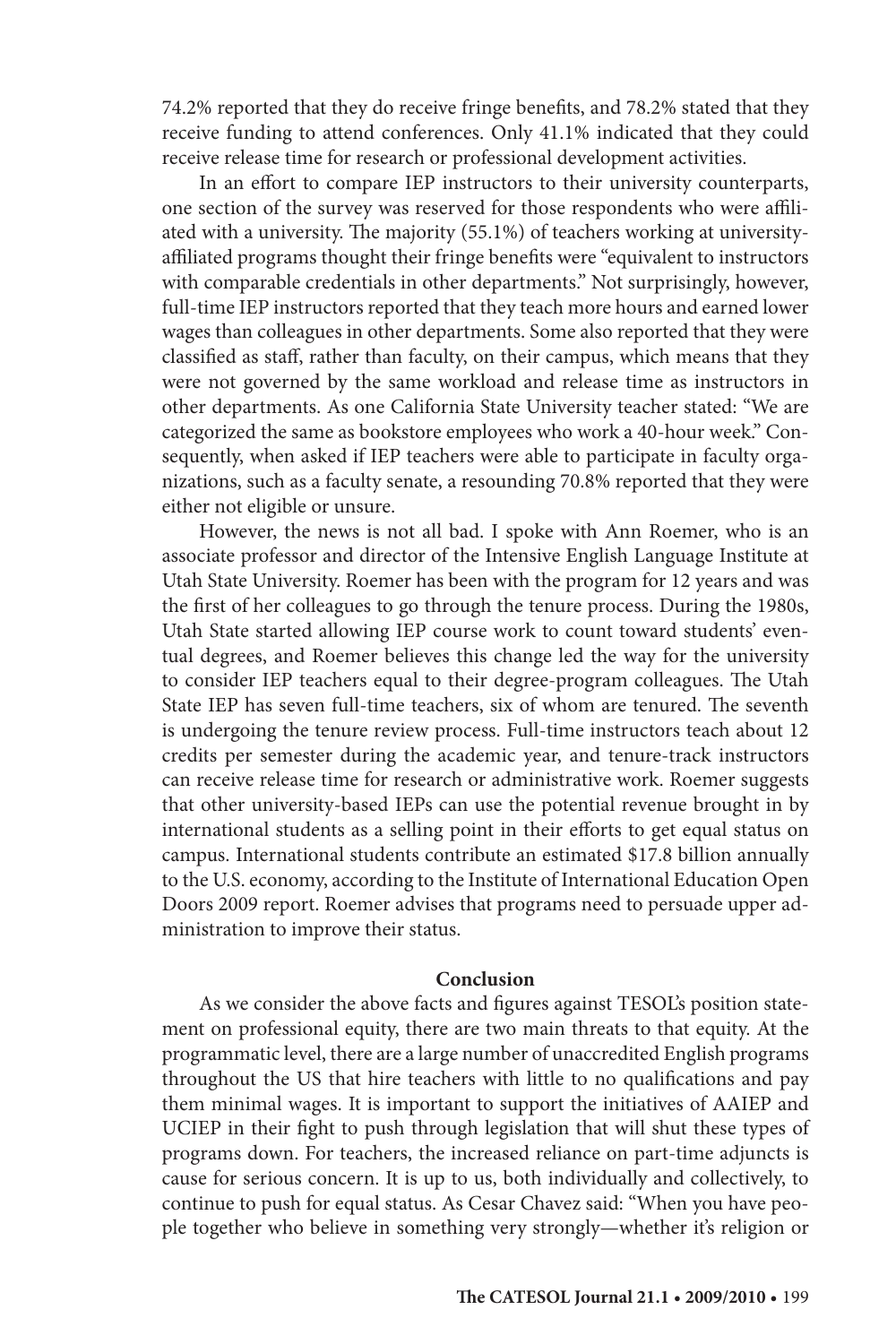politics or unions—things happen." And so, let us all commit in our own way, be it large or small, to make things happen.

# **Acknowledgments**

I would like to thank Ms. Jeanne Hind, immediate past president of the American Association of Intensive English Programs, for her insights and resources, and Ms. Ann Roemer, associate professor and director of the Intensive English Language Institute at Utah State University, for her time and perspective. The author would also like to thank the 124 classroom teachers and administrators who took the time to complete her survey of the current status of IEP professionals.

# **Author**

*Patricia Szasz is the director of Intensive English Programs at the Monterey Institute of International Studies in Monterey, California. She serves as assistant chair for the Intensive English Program level of CATESOL and has presented at the CATESOL, TESOL, and NAFSA Regional XII conferences. Before earning her master's degree in TESOL at the Monterey Institute, she taught English as a foreign language in Milan and Rome, Italy. Her areas of interest include project-based learning, technology-enhanced language learning, curriculum development, English for specific purposes, and language program administration.*

# **References**

- Accrediting Council for Continuing Education and Training (ACCET). (n.d.) *Member institutions.* Retrieved December 1, 2009, from http://accet.org/ displaycommon.cfm?an=1&subarticlenbr=4
- American Association of Intensive English Programs (AAIEP). (n.d.) *Search programs.* Retrieved December 1, 2009, from http://aaiep.org/schools
- Commission on English Language Program Accreditation (CEA). (n.d.) *Frequently asked questions.* Retrieved December 1, 2009, from http://www .cea-accredit.org/faqs.php
- Commission on English Language Program Accreditation (CEA). (2009). *CEA accredited programs and institutions.* Retrieved December 1, 2009, from http://www.cea-accredit.org/accredited.php
- H.R. 2361. (2009). *A bill to require the accreditation of English language training programs, and for other purposes.* Washington, DC: U.S. Government Printing Office.
- Institute of International Education Open Doors. (2009). *Record numbers of international students in U.S. higher education.* Retrieved January 25, 2010, from http://opendoors.iienetwork.org/?p=150649
- S. 1338. (2009). *A bill to require the accreditation of English language training programs, and for other purposes.* Washington, DC: U.S. Government Printing Office.
- University and College Intensive English Programs (UCIEP). (n.d.) *Programs found.* Retrieved December 1, 2009, from http://uciep.org/programs/list .php